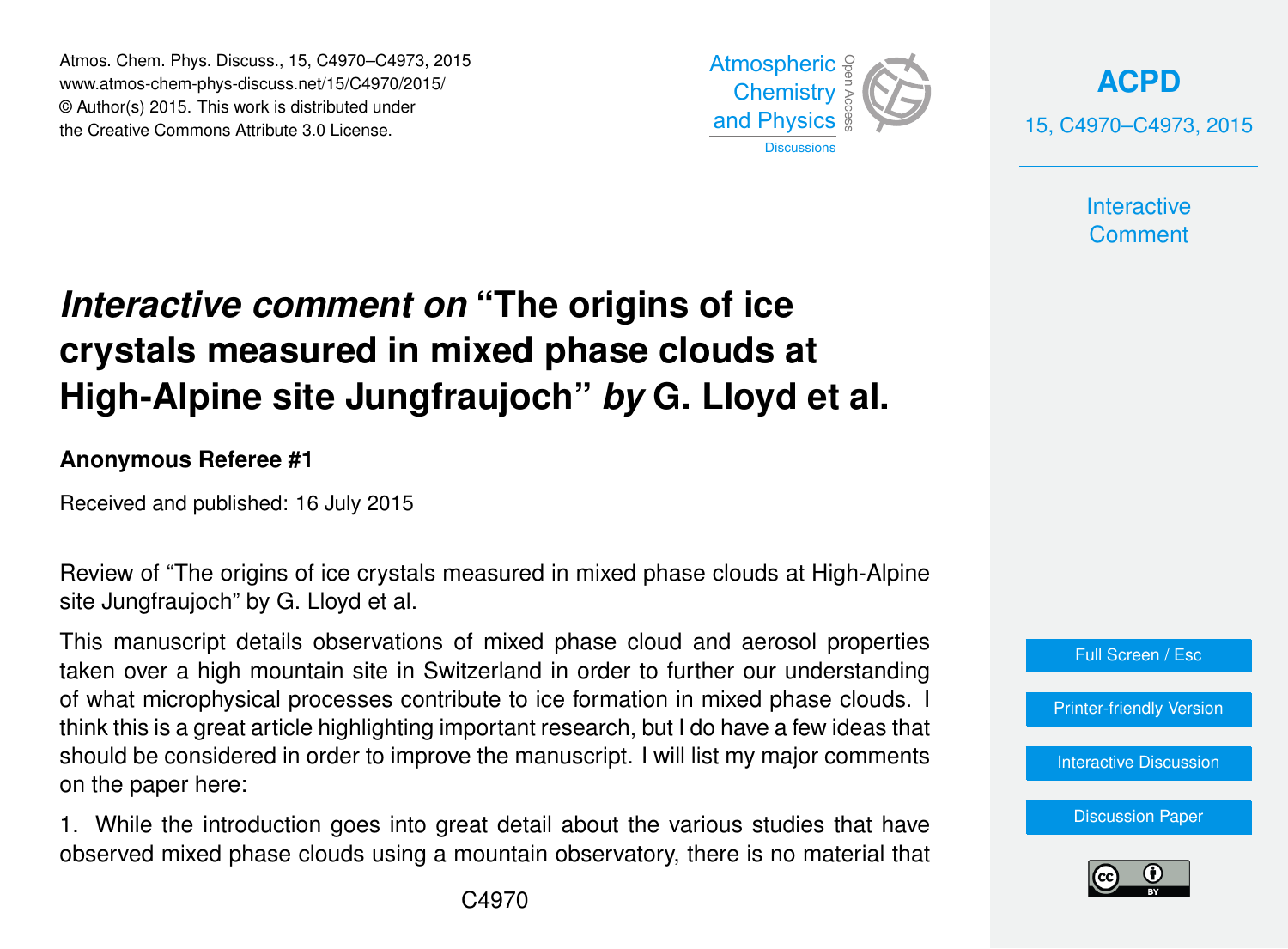leads the reader into what the broad motivation of the study is. Why is it important to study aerosol effects on mixed phase clouds in the first place? Doesn't it have to do with how, in general, how models do not resolve these processes very well? What sort of sensitivity do commonly model out parameters (like radiative forcing, etc.) have to the mixed phase cloud properties? Why should we care about the scales of the transitions between phases? I also would suggest splitting up the two paragraphs into even smaller paragraphs as I found Section 1.1 hard to follow in general.

2. While the discussion go into a great deal of discussion of how much processes that affect changes in the ice crystal concentrations could affect the IMF values, there is little to no discussion of how processes related to changes in the liquid droplet properties could also affect the IMF outside of stating that LWC could increase or decrease. Do the authors have any insight as to what processes could contribute to the changes in LWC?

3. The authors rule out the possibility of the Hallett-Mossop process simply because "However, temperatures at JFJ were generally colder than in the H–M zone, and ice concentrations as a function of temperature (Fig. 5a and b) did not show any 15 significant increase at higher temperatures." However, the authors also mention a peak in IWC at -8 C during 2013, and I do see a peak in ice concentration at about 75/L at this temperature range in Figure 5a. Given these increases in IWC and ice crystal concentration at these temperatures, it does make me wonder if the H-M process is occurring at this temperature range. Did the authors check the CPI imagery for the presence of graupel along with splinters? The decrease in CDP droplet concentration along with the increase in LWC in Figures 6a and c lend me to think that there are large enough droplets to form drizzle and splinters, as well as there being enough LWC present for significant riming for 2013. However, I don't see these same trends for 2014. Have the authors checked the mean droplet spectra from the CDP for T > -10 C from 2013 and 2014 to see if it is the case that there are more large drops in the H-M temperature range? Also, if the H-M process is operating for the clouds in 2013, but not in 2014, do

## **[ACPD](http://www.atmos-chem-phys-discuss.net)**

15, C4970–C4973, 2015

**Interactive Comment** 

Full Screen / Esc

[Printer-friendly Version](http://www.atmos-chem-phys-discuss.net/15/C4970/2015/acpd-15-C4970-2015-print.pdf)

[Interactive Discussion](http://www.atmos-chem-phys-discuss.net/15/18181/2015/acpd-15-18181-2015-discussion.html)

[Discussion Paper](http://www.atmos-chem-phys-discuss.net/15/18181/2015/acpd-15-18181-2015.pdf)

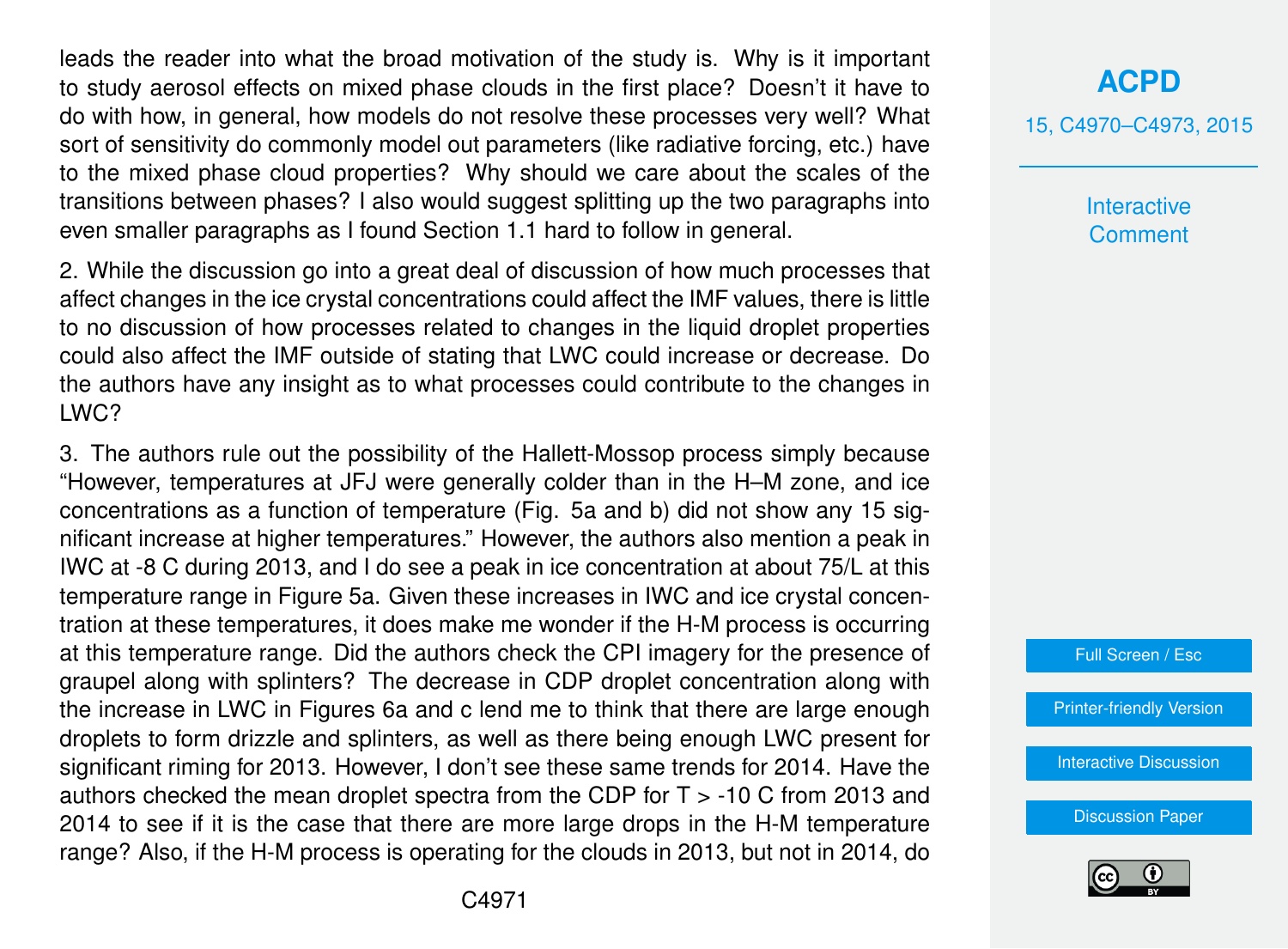the authors have any insight as to why? If there is an active H-M process occurring, it may be worth adding a couple of figures to that effect. This also affects section 6.4 which talks about riming on mountain surfaces.

4. Whenever they can, the authors should replace statements like "several hundred" with more exact values in order to make the paper more quantitative. A good example of this is in the fourth conclusion.

Minor comments:

Section 4. Paragraph 1. The way this is written, it is hard to identify the high and low pressure systems since most of the text in the first paragraph does not refer to Figure 3 until the very last sentence. This should be rewritten to guide the reader through Figure 3, and it should definitely introduce Figure 3 before describing the synoptic features.

Section 5.1. Line 2. Missing period.

Section 5.1. Lines 19-20. Do you think the Hallet-Mossop process could cause this? This is related to major comment 3.

Section 6.1. Lines 8-11. Could you quote Korolev et al.'s exact frequencies they found?

Section 6.1. Second to last paragraph. There are dendrites present in Figure 14, so I do not think you can say that the fragile habits typically associated with mechanical breakup are not present. Does this affect your conclusion that "there is currently no evidence in the literature that this mechanism would be capable of producing the ice crystals concentrations observed."

Section 6.4. This is related to major comment 3. I don't think you have adequately shown that there is no link between the concentration of small ice crystals and the number of droplets or liquid water content at temperatures around -5 C, especially since the data during 2013 suggest an enhancement of LWC and ice crystal concentration that corresponds with a decrease in droplet concentration for temperatures around -5 C. Have you checked for the presence of riming in the CIP imagery for 2013 at around **Interactive Comment** 

Full Screen / Esc

[Printer-friendly Version](http://www.atmos-chem-phys-discuss.net/15/C4970/2015/acpd-15-C4970-2015-print.pdf)

[Interactive Discussion](http://www.atmos-chem-phys-discuss.net/15/18181/2015/acpd-15-18181-2015-discussion.html)

[Discussion Paper](http://www.atmos-chem-phys-discuss.net/15/18181/2015/acpd-15-18181-2015.pdf)